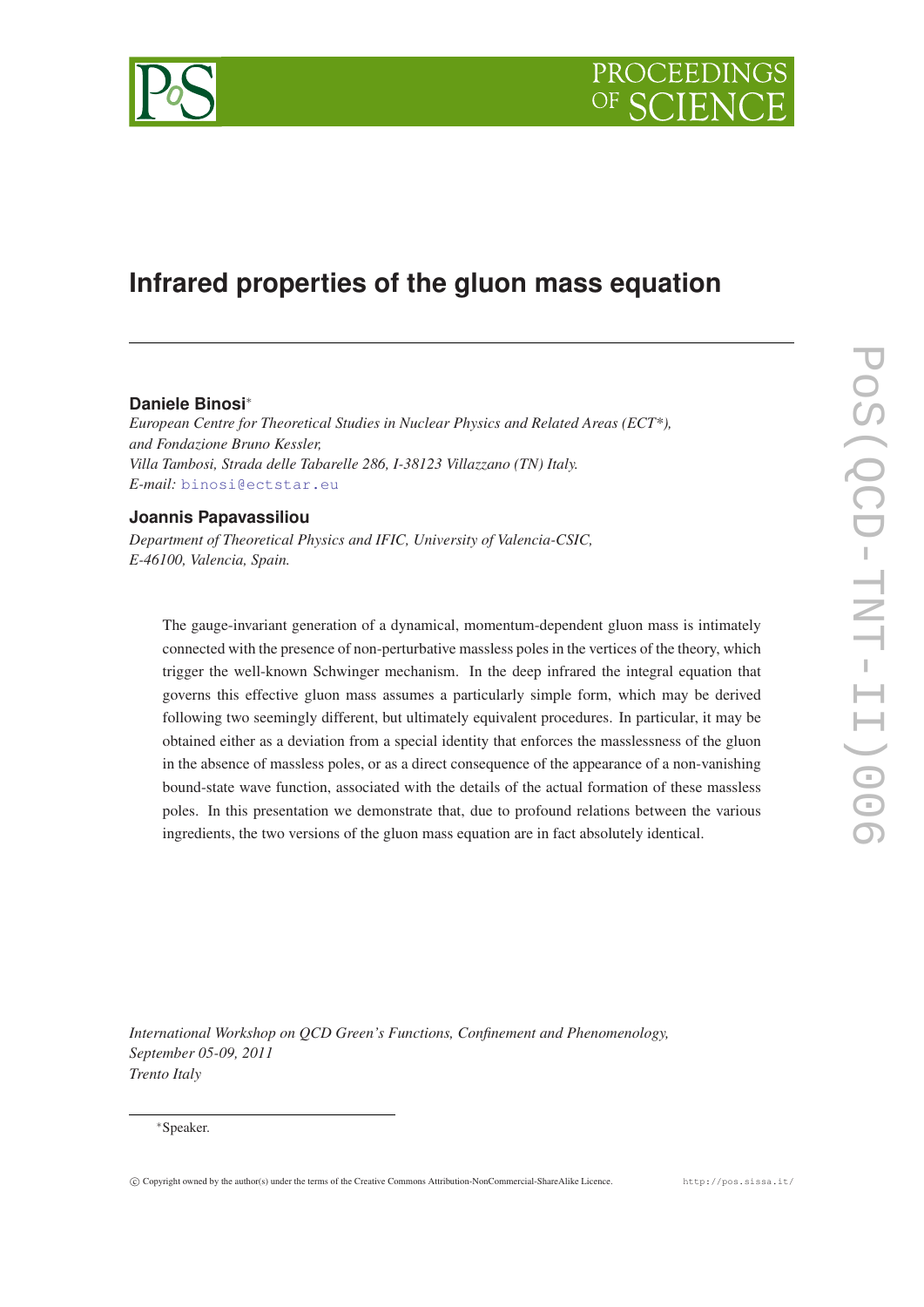## 1. Introduction

It is well-established by now that the dynamical generation of an effective gluon mass [[1](#page-11-0)] explains in a natural and self-consistent way the infrared finiteness of the (Landau gauge) gluon propagator and ghost dressing function, observed in large volume lattice simulations for both  $SU(2)$  $SU(2)$  $SU(2)$  [2] and  $SU(3)$  $SU(3)$  $SU(3)$  [3, [4](#page-11-0), [5\]](#page-11-0) gauge groups (for an alternative approach see [\[6](#page-11-0)]). Given the nonperturbative nature of the mass generation mechanism, the usual starting point in the continuum is the Schwinger-Dyson equations (SDEs) governing the Green's functions under scrutiny. In the framework provided by the synthesis of the pinch technique (PT) [\[1,](#page-11-0) [7](#page-11-0), [8\]](#page-11-0) with the background field method (BFM) [\[9\]](#page-11-0), these complicated integral equations are endowed with a variety of important properties, which allow a much tighter control on the truncations adopted and the approximation schemes employed.

Probably the most crucial theoretical ingredient in this context is a special type of vertex, denoted by *V*, which contains massless, longitudinally coupled poles. This vertex complements the all-order three-gluon vertex entering into the SDE governing the gluon self-energy, and captures the underlying mass generating mechanism, which is none other than the Schwinger mechanism. Specifically, the QCD dynamics is assumed to generate massless bound-state excitations, which, in turn, give rise to the aforementioned poles that appear inside the vertex *V*.

At the level of the SDE for the gluon propagator, the analysis finally boils down to the derivation of an integral equation that governs the evolution of the dynamical gluon mass,  $m^2(q^2)$ , as a function of the momentum  $q^2$ , in a way similar to the more familiar case of the dynamical generation of a constituent quark mass. However, unlike what happens with the quark gap equation, which, due to its Dirac structure, is unambiguously separated into two equations, governing the quark mass and wave-function, the derivation of the corresponding equations for the gluon mass and wave-function requires the introduction of some additional kinematic criteria [\[10](#page-11-0)]. For the purposes of this presentation, we will focus on the integral equation for  $m^2(q^2)$  in the infrared limit, i.e, as  $q^2 \to 0$ , where this separation becomes unique and totally unambiguous: one assigns to the mass equation all contributions that do not vanish as  $q^2 \to 0$ .

It turns out that the equation for  $m^2(0)$  may be derived following two rather distinct procedures, which eventually express the answer in terms of seemingly different quantities. Roughly speaking, the first procedure, which is operationally closer to the standard SDE treatment, identifies the contribution to the gluon mass equation as the deviation produced to the so-called "seagull-identity" by the inclusion of the vertex *V*. Interestingly enough, this can be accomplished without knowledge of the explicit closed form of the vertex  $V$ , relying only on its general features, most notably its longitudinal nature and the Slavnov-Taylor identities that it satisfies. The second procedure expresses the answer in terms of quantities such as "the bound-state wave-function", denoted by  $B_1$ , appearing in the study of the Schwinger mechanism from the point of view of the actual formation of the required bound state excitations. This particular quantity satisfies a homogeneous Bethe-Salpeter equation, which, as has been shown recently, admits indeed non-trivial solutions [[11\]](#page-11-0).

To be sure, these two procedures, despite their apparent differences, must be ultimately equivalent. In this talk we will argue that this is indeed the case, by showing that the two mass equations obtained coincides in the deep infrared limit, thus providing an important self-consistency check for this entire approach.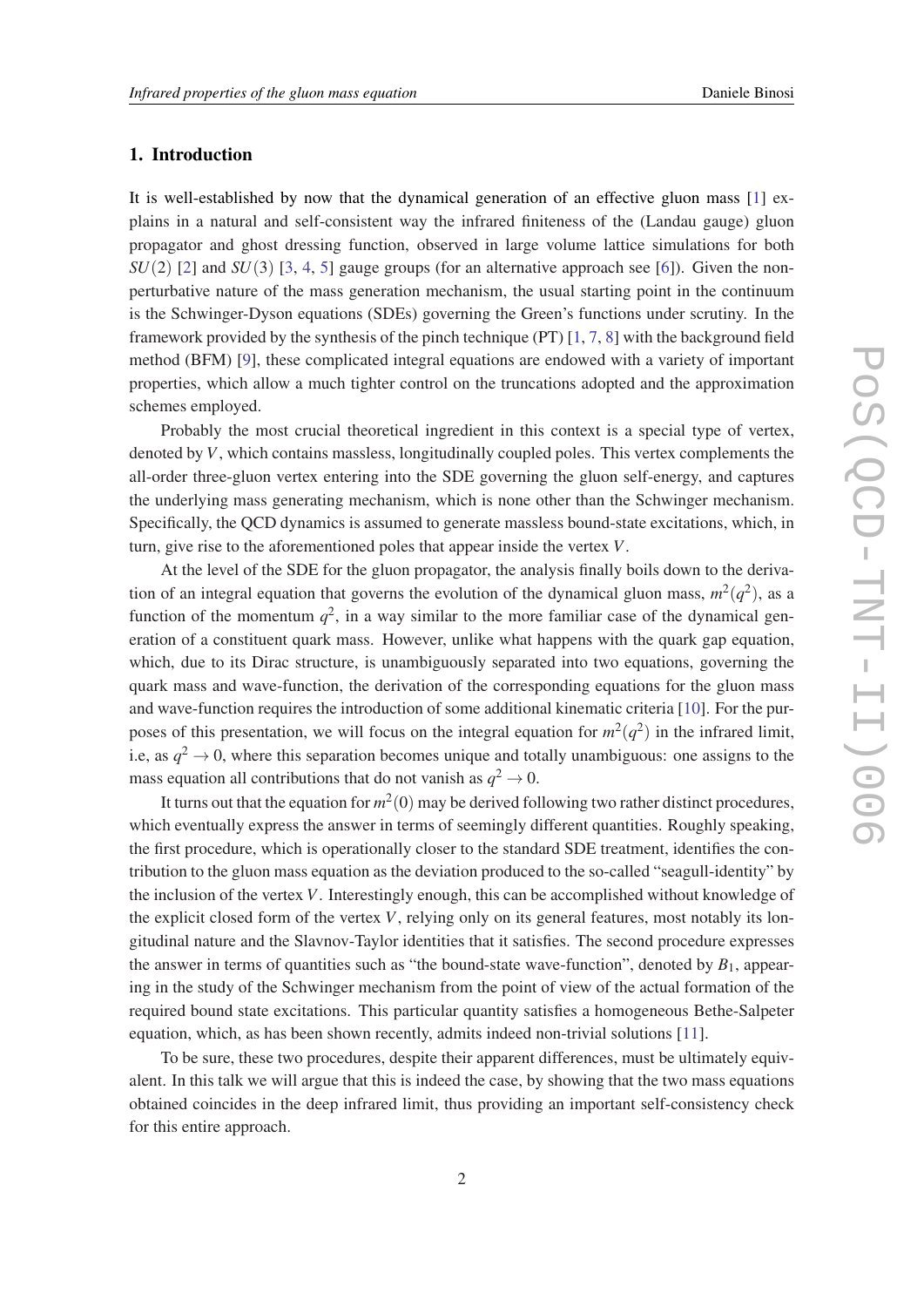<span id="page-2-0"></span>

Figure 1: The "one-loop dressed" gluon contribution to the PT-BFM gluon self-energy. White (black) circles denote fully dressed propagators (vertices); a gray circle attached to the external legs indicates that they are background gluons. Within the PT-BFM framework these two diagrams constitute a transverse subset of the full gluon SDE.

#### 2. Dynamical gluon mass: general concepts and ingredients

Let us start by setting up the notation and reviewing some of the most salient features of the dynamical gluon mass generation scenario formulated within the PT-BFM framework. The full gluon propagator  $\Delta_{\mu\nu}^{ab}(q) = \delta^{ab}\Delta_{\mu\nu}(q)$  in the Landau gauge is defined as

$$
\Delta_{\mu\nu}(q) = -i P_{\mu\nu}(q) \Delta(q^2); \qquad P_{\mu\nu}(q) = g_{\mu\nu} - \frac{q_{\mu} q_{\nu}}{q^2}, \tag{2.1}
$$

where the scalar factor  $\Delta(q^2)$  and the gluon self-energy  $\Pi_{\mu\nu}(q)$  are related through

$$
\Delta^{-1}(q^2) = q^2 + i\Pi(q^2); \qquad \Pi_{\mu\nu}(q) = P_{\mu\nu}(q)\Pi(q^2). \tag{2.2}
$$

For later convenience let us also define the *inverse* gluon dressing function,  $J(q^2)$ , as

$$
\Delta^{-1}(q^2) = q^2 J(q^2); \tag{2.3}
$$

then, in the presence of a dynamically generated mass, a massive gluon propagator is naturally described in term the natural form of the expression

$$
\Delta_m^{-1}(q^2) = q^2 J_m(q^2) - m^2(q^2), \qquad (2.4)
$$

where the first term corresponds to the "kinetic term", or "wave function" contribution, whereas the second is the (positive-definite) momentum-dependent mass. Notice that the symbol  $J_m$  indicates that effectively one has now a mass inside the corresponding expressions: for example, whereas perturbatively  $J(q^2) \sim \ln q^2$ , after dynamical gluon mass generation has taken place, one has  $J_m(q^2) \sim \ln(q^2 + m^2)$ .

The usual starting point of our dynamical analysis is the SDE governing the gluon propagator. Within the PT-BFM framework that we employ, one may safely truncate the SDE series down to its "one-loop dressed version" containing gluonic contributions only, given by the diagrams  $(a_1)$  and  $(a_2)$  shown in Fig. 1 [\[12](#page-11-0), [13,](#page-11-0) [14](#page-11-0)]. In fact, the resulting (approximate) gluon self-energy  $\Pi_{\mu\nu}(q)$  is transverse, *i.e.*,

$$
q^{\mu} \Pi_{\mu\nu}(q) = 0. \tag{2.5}
$$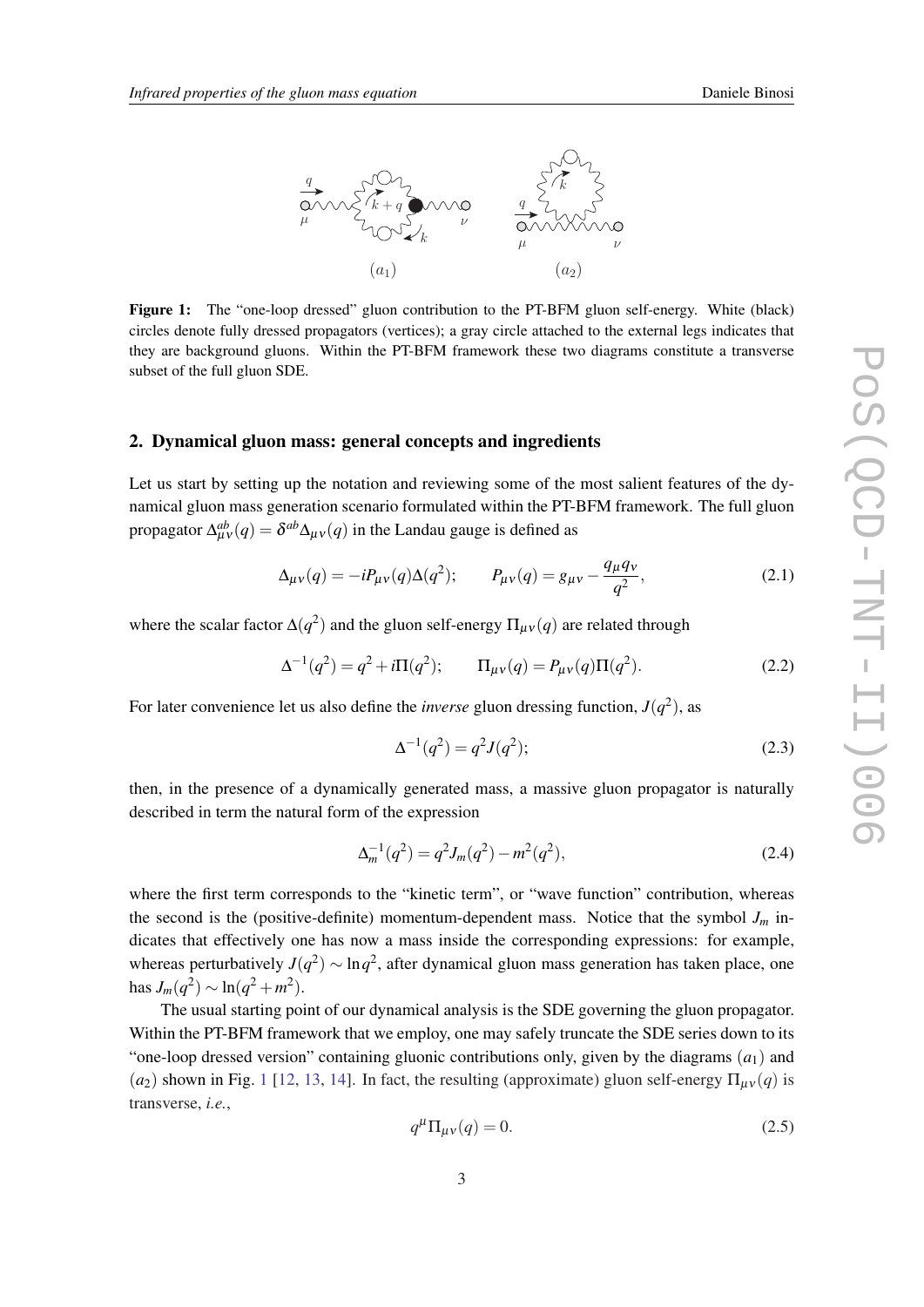<span id="page-3-0"></span>The PT-BFM equation for the conventional propagator reads, in this case,

$$
\Delta^{-1}(q^2)P^{\mu\nu}(q) = \frac{q^2 P^{\mu\nu}(q) + ig^2 C_A \sum_{i=1}^5 A_i^{\mu\nu}(q)}{[1 + G(q^2)]^2},\tag{2.6}
$$

where, in the Landau gauge,

$$
A_1^{\mu\nu}(q) = \frac{1}{2} \int_k \Gamma_{\alpha\beta}^{(0)\mu} P^{\alpha\rho}(k) P^{\beta\sigma}(k+q) \Pi_{\rho\sigma}^{\nu} \Delta(k) \Delta(k+q),
$$
  
\n
$$
A_2^{\mu\nu}(q) = \int_k P^{\alpha\mu}(k) \frac{(k+q)^{\beta} \Gamma_{\alpha\beta}^{(0)\nu}}{(k+q)^2} \Delta(k),
$$
  
\n
$$
A_3^{\mu\nu}(q) = \int_k P^{\alpha\mu}(k) \frac{(k+q)^{\beta} \Pi_{\alpha\beta}^{\nu}}{(k+q)^2} \Delta(k),
$$
  
\n
$$
A_4^{\mu\nu}(q) = -\frac{(d-1)^2}{d} g^{\mu\nu} \int_k \Delta(k),
$$
  
\n
$$
A_5^{\mu\nu}(q) = \int_k \frac{k^{\mu}(k+q)^{\nu}}{k^2(k+q)^2},
$$
\n(2.7)

and the *d*-dimensional integral measure (in dimensional regularization) is defined as  $\int_k \equiv \frac{\mu^k}{(2\pi)^k}$  $\frac{\mu^{\epsilon}}{(2\pi)^d} \int d^d k.$ The vertex IΓ is the fully-dressed *BQQ* vertex, connecting a background gluon (*B*) to two quantum gluons (*Q*), which naturally appears in the PT-BFM framework and that has been studied in detail in [\[15](#page-11-0)] (see also below); in addition,

$$
\Gamma_{\mu\alpha\beta}^{(0)}(q,r,p) = g_{\alpha\beta}(r-p)_{\mu} + g_{\beta\mu}(p-q)_{\alpha} + g_{\alpha\mu}(q-r)_{\beta}.
$$
 (2.8)

Finally, the function  $G(q^2)$  represents the scalar co-factor of the  $g_{\mu\nu}$  component of the special two-point function  $\Lambda_{\mu\nu}(q)$ , defined as

$$
\Lambda_{\mu\nu}(q) = -ig^2 C_A \int_k \Delta_{\mu}^{\sigma}(k) D(q-k) H_{\nu\sigma}(-q, q-k, k)
$$
  
=  $g_{\mu\nu} G(q^2) + \frac{q_{\mu} q_{\nu}}{q^2} L(q^2),$  (2.9)

where we have introduced the ghost propagator  $D^{ab}(q^2) = \delta^{ab}D(q^2)$ , which is related to the ghost dressing function  $F(q^2)$  through  $D(q^2) = \frac{F(q^2)}{q^2}$  $\frac{(q)}{q^2}$  Notice that in the Landau gauge, an important exact (all-order) relation exists, linking  $G(q^2)$  and  $L(q^2)$  to the ghost dressing function  $F(q^2)$ , namely [[16,](#page-11-0) [17](#page-11-0)]

$$
F^{-1}(q^2) = 1 + G(q^2) + L(q^2); \tag{2.10}
$$

in addition *G* coincides with the well-known Kugo-Ojima function [[16,](#page-11-0) [17](#page-11-0)].

The Schwinger mechanism [\[18](#page-11-0)] is integrated into the SDE of the gluon propagator through the form of the three-gluon vertex [[19,](#page-11-0) [20,](#page-11-0) [21,](#page-11-0) [22](#page-11-0)]. In particular, a crucial condition for the realization of the gluon mass generation scenario is the existence of a special vertex, to be denoted by  $V_{\alpha\mu\nu}(q, r, p)$ , which must be completely *longitudinally coupled*, *i.e.*, must satisfy

$$
P^{\alpha'\alpha}(q)P^{\mu'\mu}(r)P^{\nu'\nu}(p)V_{\alpha\mu\nu}(q,r,p) = 0.
$$
\n(2.11)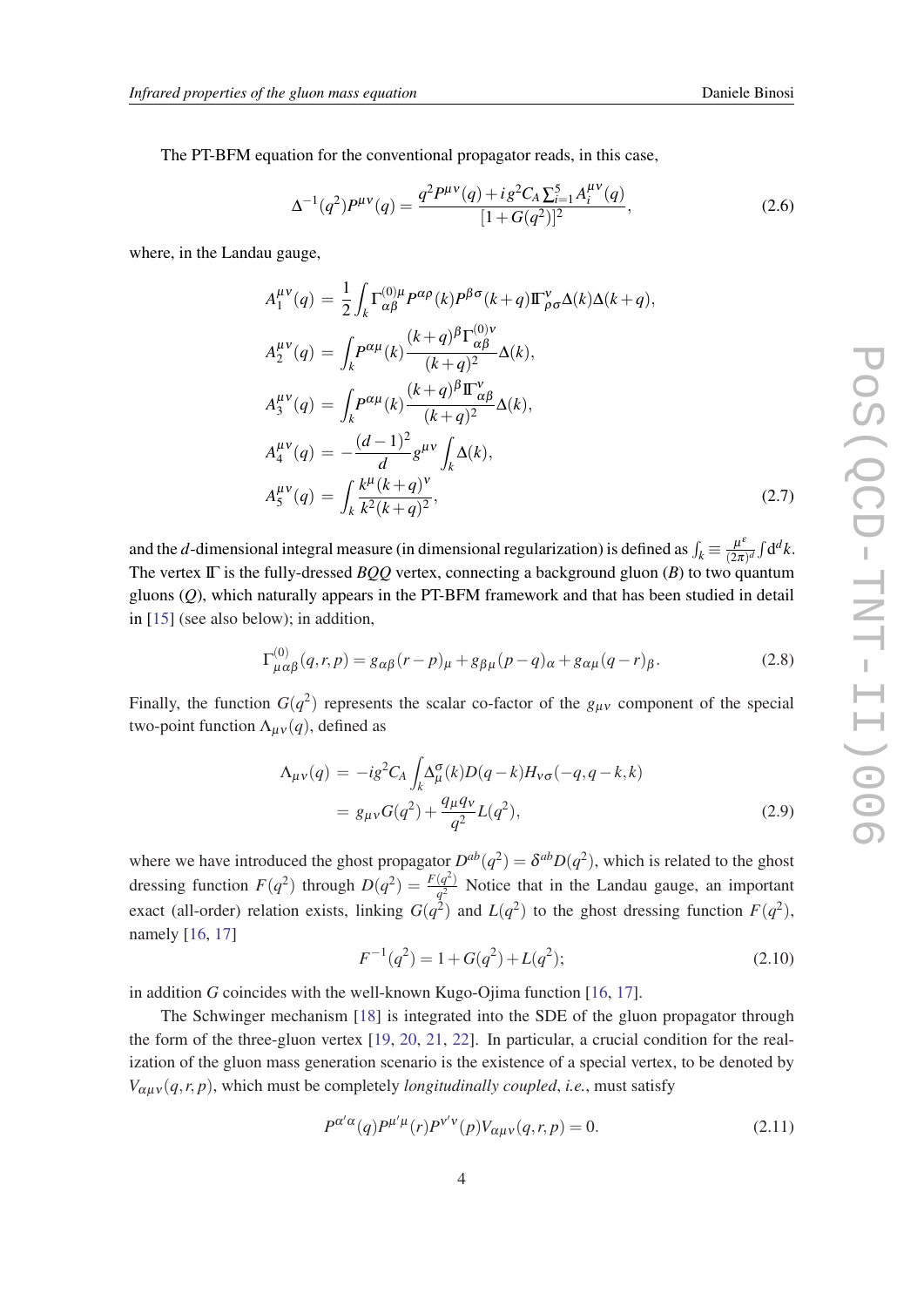<span id="page-4-0"></span>

**Figure 2:** The Π' three-gluon vertex. Thick (red online) internal gluon lines indicates gluon propagators with an effective mass.

This vertex is instrumental for maintaining gauge invariance, given that the massless poles that it must contain in order to trigger the Schwinger mechanism, act, at the same time, as composite, longitudinally coupled Nambu-Goldstone bosons. Specifically, in order to preserve the gauge invariance of the theory in the presence of masses, the vertex  $V_{\alpha\mu\nu}(q, r, p)$  must be added to the *BQQ* (fully-dressed) three-gluon vertex  $\Gamma_{\alpha\mu\nu}(q,r,p)$ , giving rise to the new full vertex,  $\Gamma'_{\alpha\mu\nu}(q,r,p)$ , defined as [[10\]](#page-11-0)

$$
\Pi'_{\alpha\mu\nu}(q,r,p) = \Pi_{\alpha\mu\nu}(q,r,p) + V_{\alpha\mu\nu}(q,r,p). \tag{2.12}
$$

To see in detail how gauge invariance is preserved, notice that when the Schwinger mechanism is turned off, the *BQQ* vertex alone satisfies the WI

$$
q^{\alpha} \mathbb{\Gamma}_{\alpha\mu\nu}(q,r,p) = p^2 J(p^2) P_{\mu\nu}(p) - r^2 J(r^2) P_{\mu\nu}(r), \qquad (2.13)
$$

when contracted with respect to the momentum of the background gluon. By requiring that

$$
q^{\alpha}V_{\alpha\mu\nu}(q,r,p) = m^2(r^2)P_{\mu\nu}(r) - m^2(p^2)P_{\mu\nu}(p),
$$
\n(2.14)

we see that, after turning the Schwinger mechanism on, the corresponding WI satisfied by  $\mathbb{\Gamma}'$  would read

$$
q^{\alpha} \Pi'_{\alpha\mu\nu}(q,r,p) = q^{\alpha} \left[\Pi(q,r,p) + V(q,r,p)\right]_{\alpha\mu\nu}
$$
  
= 
$$
[p^2 J(p^2) - m^2(p^2)] P_{\mu\nu}(p) - [r^2 J(r^2) - m^2(r^2)] P_{\mu\nu}(r)
$$
  
= 
$$
\Delta_m^{-1}(p^2) P_{\mu\nu}(p) - \Delta_m^{-1}(r^2) P_{\mu\nu}(r),
$$
 (2.15)

which is indeed the identity (2.13) satisfied by  $\Gamma$  with the replacement of the conventional gluon propagators appearing on the rhs by massive propagators:  $\Delta^{-1} \to \Delta_m^{-1}$ . The remaining (more difficult) STIs, triggered when contracting  $\frac{\Gamma'_{\alpha\mu\nu}}{q,r,p}$  with respect to the other two legs are realized in exactly the same fashion [\[10](#page-11-0)].

The next step is to insert  $\Gamma'_{\alpha\mu\nu}(q,r,p)$  into the SDE equation satisfied by the gluon propagator, thus obtaining the new SDE of Fig. [3.](#page-5-0) From the resulting SDE one can obtain two separate equations, the first one governing the behavior of  $J_m(q^2)$ , and the second one describing the dynamical mass  $m^2(q^2)$ . The general idea is the following: the terms appearing on the rhs of the SDE may be separated systematically into two contributions, one that vanishes as  $q \rightarrow 0$  and one that does not;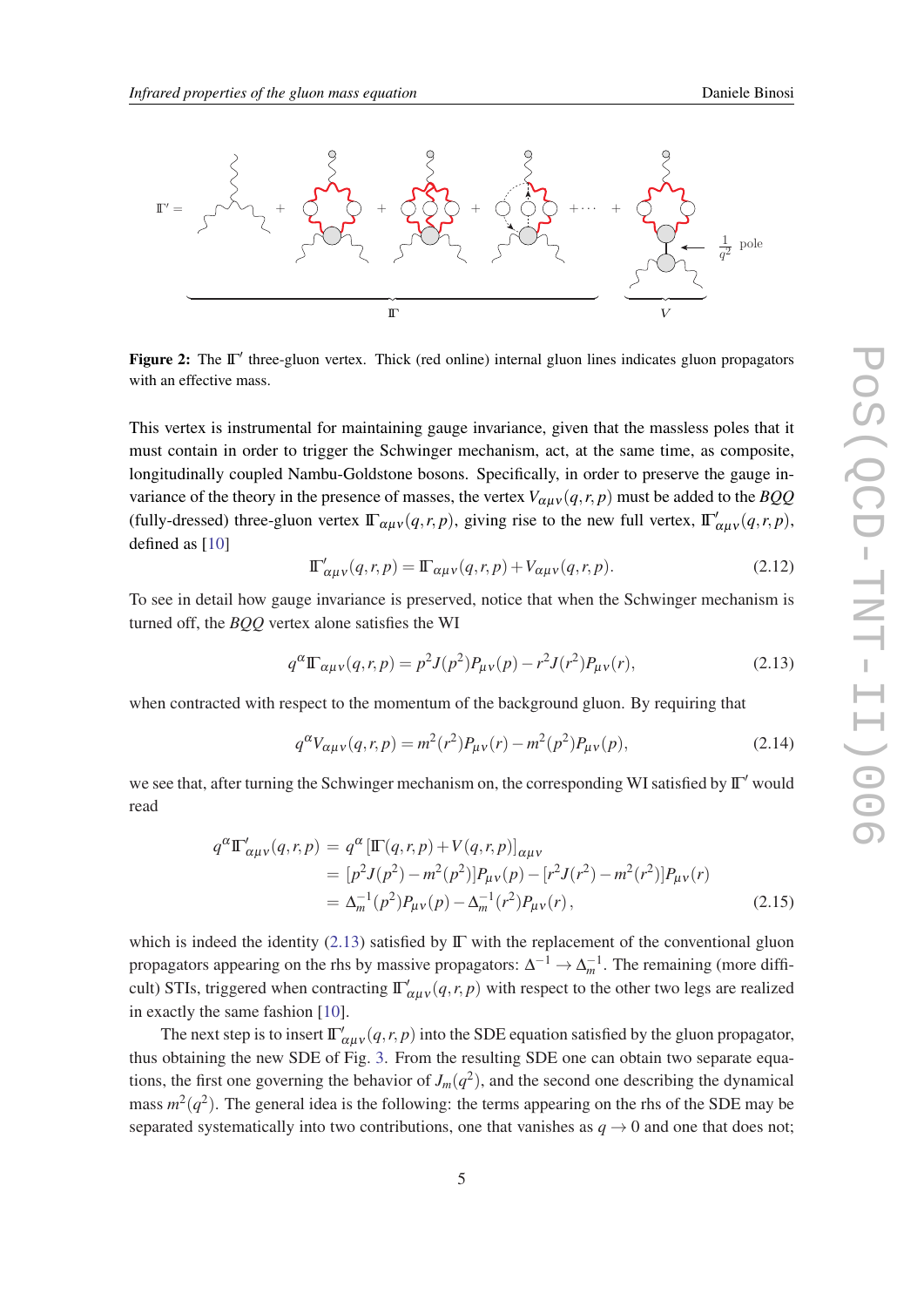<span id="page-5-0"></span>

Figure 3: Diagrammatic representation of the gluon one-loop dressed diagrams before and after dynamical gluon mass generation has taken place: the propagators and vertices on the rhs have now become  $\Delta_m$  and  $\Gamma'.$ 

the latter contribution must be set equal to the corresponding non-vanishing term on the lhs, namely  $-m^2(q)$ , while the former will be set equal to the vanishing term of the lhs, namely  $q^2 J_m(q^2)$ .

The exact way how to implement this particular separation is rather elaborate, and requires the use of the so-called "seagull identity" [[23\]](#page-11-0)

$$
\int_{k} k^{2} \Delta'(k) + \frac{d}{2} \int_{k} \Delta(k) = 0,
$$
\n(2.16)

where the "prime" denotes differentiation with respect to  $k^2$ . This identity plays a a crucial role, forcing all possible quadratic divergences, associated with integrals of the type  $\int_k \Delta(k)$ , and variations thereof, to cancel exactly. In the case of the dimensional regularization that is used throughout, the presence of such integrals would give rise to divergences of the type  $m_0^2(1/\varepsilon)$ , where  $m_0$ is the value of the dynamically generated gluon mass at  $q^2 = 0$ , *i.e.*,  $m_0 = m(0)$ ; if a hard cutoff  $\Lambda$ were to be employed, these latter terms would diverge quadratically, as  $\Lambda^2$ . The disposal of such divergences would require the introduction in the original Lagrangian of a counter-term of the form  $m_0^2 A_\mu^2$ , which is, however, forbidden by the local gauge invariance, which must remain intact. Notice that the two types of integrals appearing on the lhs of Eq. (2.16) are individually non-vanishing (in fact, they both diverge); it is only when they come in the particular combination shown above that they sum up to zero.

The seagull cancellation implemented by Eq. (2.16) is a point of paramount importance, because it further re-enforces the fundamental assertion that the gluon mass generation, when implemented correctly, *is absolutely compatible with the underlying BRST symmetry*. Indeed, in the mass generation picture advocated in a series of recent articles [\[14](#page-11-0), [10,](#page-11-0) [24](#page-11-0), [25](#page-11-0)] *the Lagrangian of the Yang-Mills theory (or that of QCD) is never altered*; therefore, the only other possible ways of violating the gauge (or BRST) symmetry would be (*i*) by not respecting, at some intermediate step, some of the WIs and STIs satisfied by the Green's functions involved; for example, in the conventional SDE formulation, a naive truncation would compromise the transversality of the resulting gluon self-energy, *i.e.*, the fundamental transversality condition [\(2.5\)](#page-2-0) would be no longer valid; and/or (*ii*) by introducing seagull-type divergences, of the type mentioned above. Evidently, neither (*i*) nor (*ii*) happens, thanks to the powerful field-theoretic properties encoded into the PT-BFM formalism that we employ.

Returning to the gluon SDE, a rather elaborate analysis [[10](#page-11-0)] gives rise to two coupled integral equations, one for  $J_m(q)$  and one for the momentum-dependent gluon mass, of the generic type

$$
J_m(q^2) = 1 + \int_k \mathcal{K}_1(q^2, m^2, \Delta_m),
$$
  

$$
m^2(q^2) = \int_k \mathcal{K}_2(q^2, m^2, \Delta_m).
$$
 (2.17)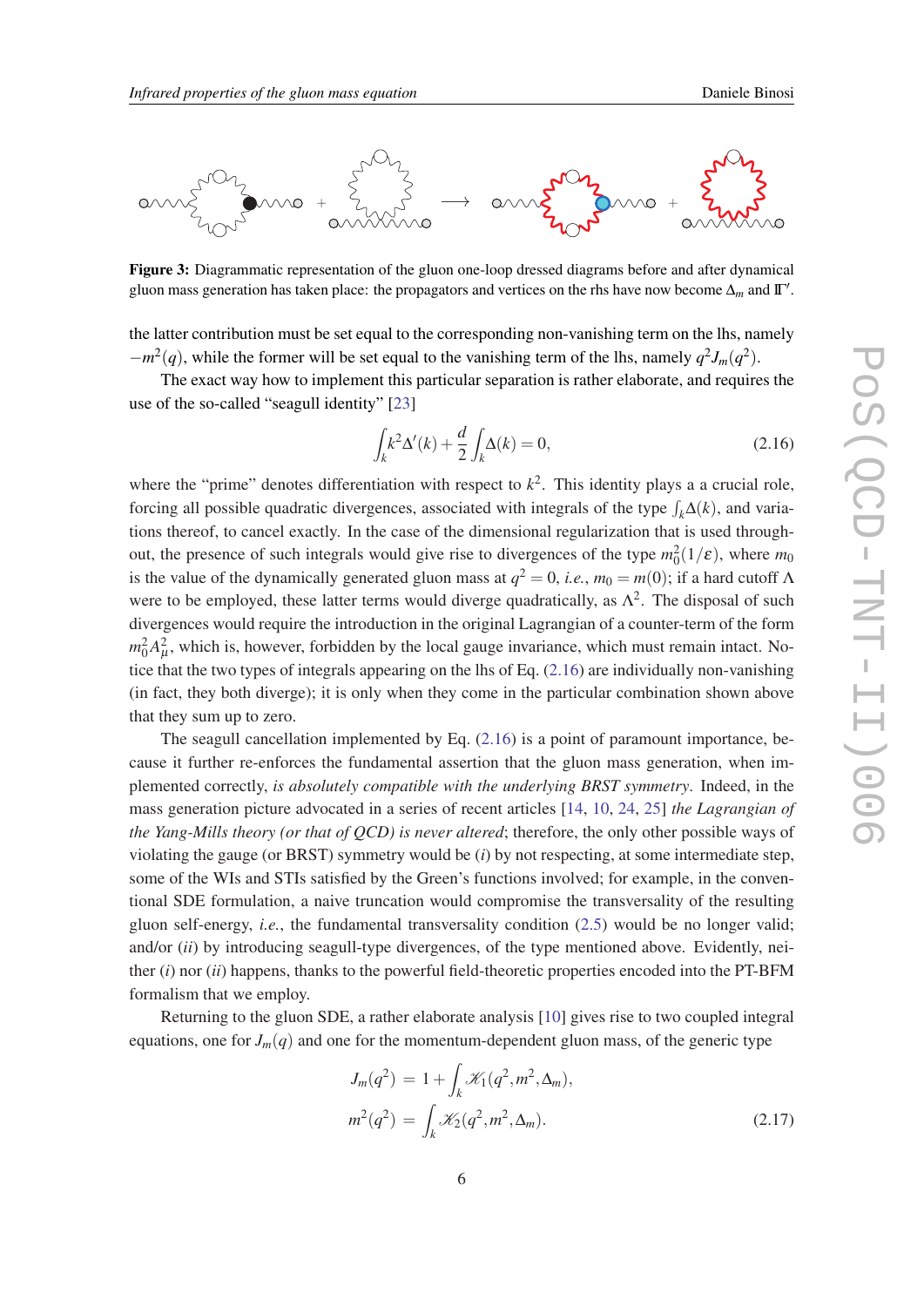<span id="page-6-0"></span>such that  $q^2\mathcal{K}_1(q^2,m^2,\Delta_m)\to 0$ , as  $q^2\to 0$ , whereas  $\mathcal{K}_2(q^2,m^2,\Delta_m)\neq 0$  in the same limit, precisely because it includes the term  $1/q^2$  contained inside  $V_{\alpha\mu\nu}(q,r,p)$ .

There is a relatively straightforward way to derive the closed form of the gluon mass equation in the limit  $q^2 \to 0$ , without knowledge of the explicit form of *V*; all one needs is to postulate its existence and the properties mentioned above, most notably the identities ([2.11\)](#page-3-0) and ([2.14\)](#page-4-0). In order to do that, we start by noticing that, since the vertex  $\mathbb{T}'$  satisfies the identity [\(2.15](#page-4-0)), the gluon self-energy is transverse *even in the presence of masses*; as a result, restoring the Lorentz structure into the second equation of ([2.17\)](#page-5-0), we have that

$$
m^{2}(q^{2})P_{\mu\nu}(q) = P_{\mu\nu}(q) \int_{k} \mathcal{K}_{2}(q^{2}, m^{2}, \Delta_{m}). \qquad (2.18)
$$

Now, due to its longitudinal nature, the vertex *V* can only furnish the part on the rhs proportional to  $q_{\mu}q_{\nu}/q^2$ . The question is, where will the  $g_{\mu\nu}$  part come from. A bit of thought reveals that this term can only emerge as a deviation from the seagull identity, which enforces the masslessness of the gluon when  $V = 0$ . In fact, this identity, given its nature and function, can only operate among terms that are proportional to  $g_{\mu\nu}$ ; this is so because the basic seagull contribution proportional to  $\int_k \Delta(k)$  stems entirely from graph  $(a_2)$ , which has no momentum dependence, *i.e.*, it can only be proportional to  $g_{\mu\nu}$ .

Specifically, the required contribution proportional to  $g_{\mu\nu}$  stems from the term

$$
\int_{k} k_{\mu} k_{\nu} \Delta(k) \Delta(k+q) \frac{(k+q)^{2} J_{m}(k+q) - k^{2} J_{m}(k)}{(k+q)^{2} - k^{2}} = g_{\mu\nu} C_{1}(q^{2}) + \frac{q_{\mu} q_{\nu}}{q^{2}} C_{2}(q^{2}),
$$
\n(2.19)

which originates from  $A_1^{\mu\nu}$  $\frac{\mu v}{1}(q)$ . Then, since for any function  $f(k^2)$  one has the result

$$
\int_{k} \cos^{2} \theta f(k^{2}) = \frac{1}{d} \int_{k} f(k^{2}),
$$
\n(2.20)

it is easy to demonstrate that

$$
C_1(0) = \int_k k^2 \Delta^2(k) [k^2 J(k)]'
$$
  
= 
$$
\int_k k^2 \Delta^2(k) [\Delta^{-1}(k) + m^2(k)]'
$$
  
= 
$$
\int_k k^2 \Delta^2(k) [m^2(k)]' - \int_k k^2 \Delta'(k).
$$
 (2.21)

The first term on the rhs forms part of  $g_{\mu\nu}$   $\mathcal{K}_2(q^2, m^2, \Delta_m)$ , while the second, after taking all relevant multiplicative factors correctly into account, cancels against the contribution of graph  $(a_2)$ , by virtue of the seagull identity  $(2.16)$  $(2.16)$ . This basic observations can be generalized to include the additional structures coming from the remaining terms in ([2.7](#page-3-0)), and in particular  $A_3^{\mu\nu}$  $\frac{\mu v}{3}(q)$ , whose net effect is the one of reducing by one power the  $1 + G$  factor appearing in the denominator of Eq. ([2.6](#page-3-0)) [\[10](#page-11-0)].

Then, restoring all relevant factors, and using the fact that in 4 dimension  $L(0) = 0$  [\[17](#page-11-0)] so that by virtue of Eq.  $(2.10)$  $(2.10)$  one can trade the  $1 + G$  combination for the inverse of the ghost dressing function, one finally obtains, in Euclidean space,

$$
m^{2}(0) = \frac{3}{2}g^{2}C_{A}F(0)\int_{k}k^{2}[m^{2}(k)]'\Delta^{2}(k)
$$
  
= 
$$
-3g^{2}C_{A}F(0)\int_{k}m^{2}(k)\Delta(k)[k^{2}\Delta(k)]'.
$$
 (2.22)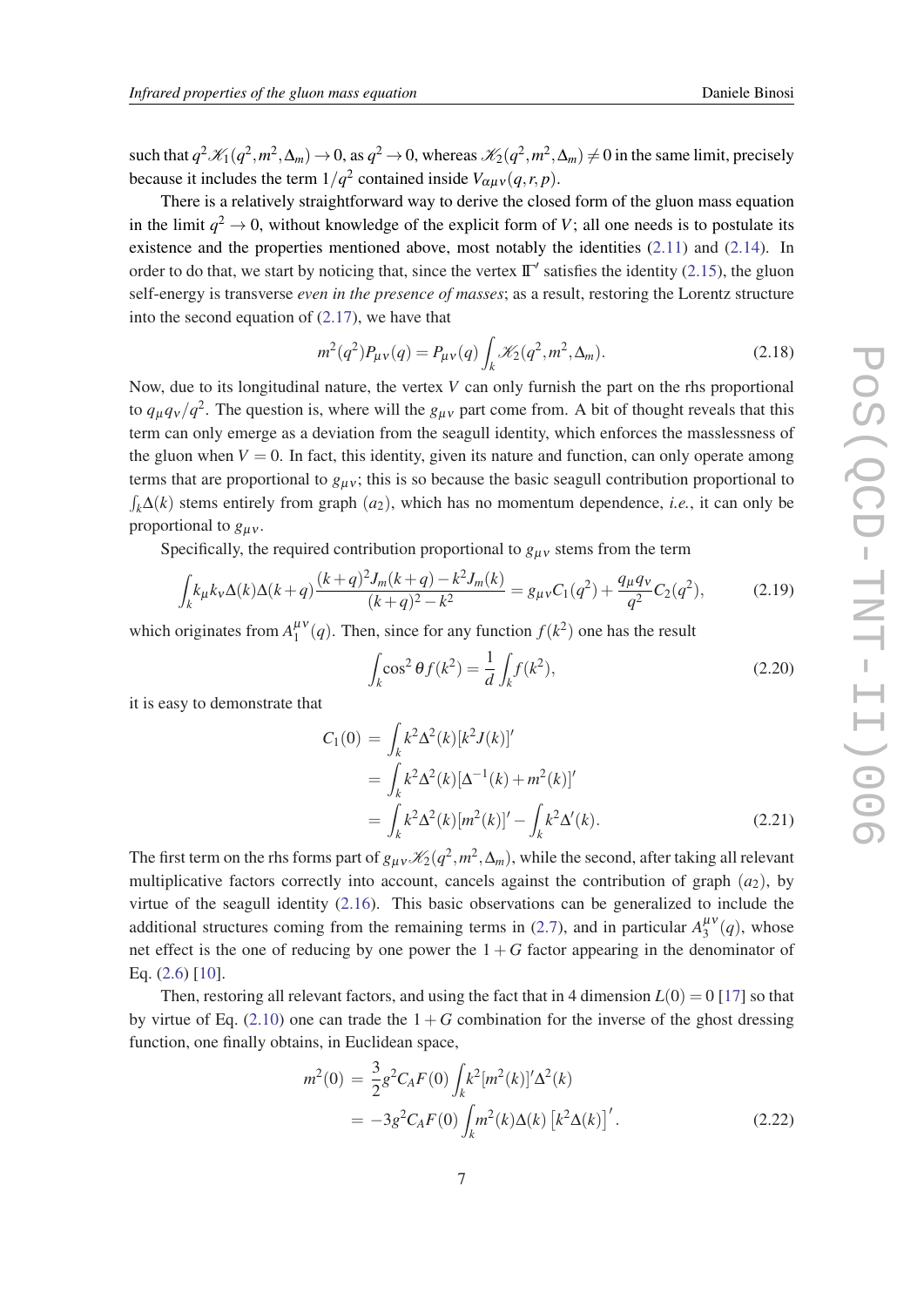

Figure 4: The kernel  $[q^4\Delta^2(q^2)]'$  obtained from the *SU*(3) (left) and *SU*(2) (right) lattice data. In the inset we show the corresponding lattice results for the gluon propagator, renormalized at  $\mu = 4.3$  GeV and  $\mu = 2.2$  GeV respectively.

and, after carrying out the angular integration, the final equation

$$
m^{2}(0) = -\frac{3C_{A}}{8\pi} \alpha_{s} F(0) \int_{0}^{\infty} dy m^{2}(y) [y^{2} \Delta^{2}(y)]', \qquad (2.23)
$$

where  $\alpha_s = g^2/4\pi$  and  $y = k^2$  (and therefore the "prime" indicates now derivatives with respect to *y*).

It turns out that the specific form of the mass equation (2.23) introduces a non-trivial constraint on the precise behavior that  $\Delta$  must display in the region between (1-5) GeV<sup>2</sup>. Specifically, in order for the gluon mass to be positive definite, the first derivative of the quantity  $q^2\Delta(q^2)$  (the "gluon" dressing function") must furnish a sufficiently *negative* contribution in the aforementioned range of momenta. Interestingly enough, the ∆ obtained from the lattice, shown in Fig. 4, has indeed this particular property; in the plots shown in Fig. 4 we clearly see that both derivatives change their sign in the intermediate momenta region, which constitutes precisely the required behavior. This is to be contrasted to what happens, for example, in the case of a simple massive propagator  $1/(q^2 + m^2)$ or with the Gribov-Zwanziger propagator  $q^2/(q^4 + m^4)$  (with *m* constant); the derivatives of the corresponding dressing functions,  $q^2/(q^2 + m^2)$  and  $q^4/(q^4 + m^4)$ , respectively, are positive in the entire range of (Euclidean) momenta, thus excluding, in this context, the possibility of a positivedefinite gluon mass.

## 3. Schwinger mechanism in the bound-state language: a self-consistency check

The key assumption when invoking the Schwinger mechanism in Yang-Mills theories, such as QCD, is that the required poles may be produced due to purely dynamical reasons; specifically, one assumes that, for sufficiently strong binding, the mass of the appropriate bound state may be reduced to zero [[19,](#page-11-0) [20,](#page-11-0) [21,](#page-11-0) [22\]](#page-11-0). It is precisely these poles that constitute the main ingredient of the special vertex *V*. Specifically, all terms appearing in this vertex are proportional to  $1/q^2$ ,  $1/r^2$ ,  $1/p<sup>2</sup>$ , and products thereof, and can be separated in two distinct parts, according to [\[11](#page-11-0)]

$$
V_{\alpha\mu\nu}(q,r,p) = U_{\alpha\mu\nu}(q,r,p) + R_{\alpha\mu\nu}(q,r,p). \tag{3.1}
$$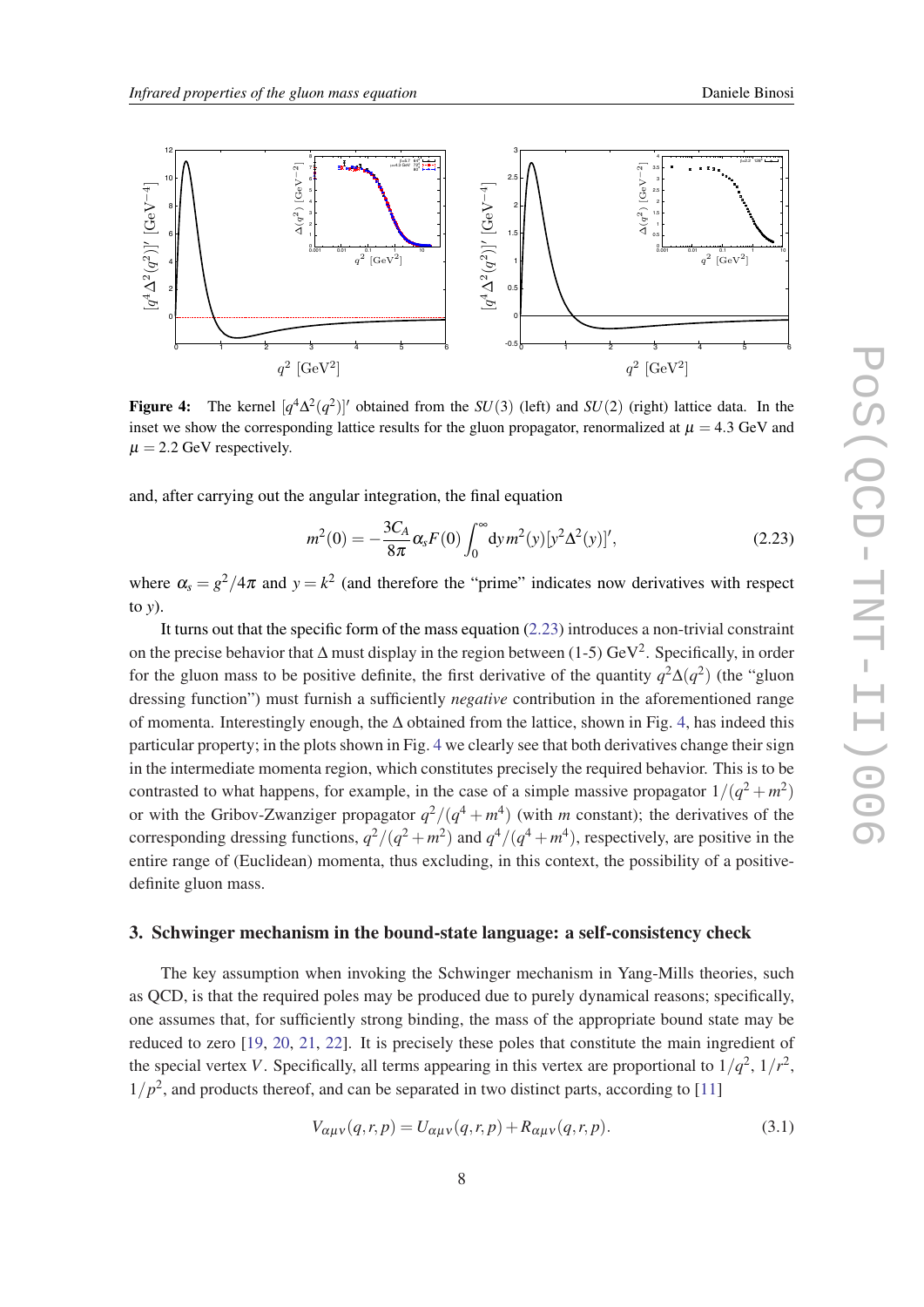<span id="page-8-0"></span>

**Figure 5:** (*A*) The vertex  $U_{\alpha\mu\nu}$  is composed of three main ingredients: the transition amplitude,  $I_{\alpha}$ , which mixes the gluon with a massless excitation, the propagator of the massless excitation, and the massless excitation–gluon–gluon vertex. (*B*) The Feynman rules (with color factors included) for (*i*) the propagator of the massless excitation and (*ii*) the "proper vertex function", or, "bound-state wave function", *B*µν .

The *R* term contains structures proportional to  $r_{\mu}/r^2$  and/or  $p_{\nu}/p^2$ , which vanish when contracted with the product  $P_{\mu'\mu}(r)P_{\nu'\nu}(p)$  coming from the Landau gauge gluon propagators, and therefore are not relevant for us. On the other hand, the *U* term can be written as [see Fig. 5  $(A)$ ]

$$
U_{\alpha\mu\nu}(q,r,p) = iI_{\alpha}(q) \left(\frac{i}{q^2}\right) B_{\mu\nu}(q,r,p),\tag{3.2}
$$

where the factor  $i/q^2$  represents the propagator of the scalar massless excitation, while the nonperturbative quantity

$$
B_{\mu\nu}(q,r,p) = B_1 g_{\mu\nu} + B_2 q_{\mu} q_{\nu} + B_3 p_{\mu} p_{\nu} + B_4 r_{\mu} q_{\nu} + B_5 r_{\mu} p_{\nu},
$$
(3.3)

is the effective vertex describing the interaction between the massless excitation and two gluons [Fig. 5 (*B*)]. Finally,  $I_{\alpha}(q) = q_{\alpha}I(q)$  is the (nonperturbative) transition amplitude introduced in Fig. 5, allowing the mixing between a gluon and the massless excitation<sup>1</sup>. Ii is important to notice that, due to Bose symmetry with respect to the quantum legs, *i.e.*,  $\mu \leftrightarrow \nu$  and  $p \leftrightarrow r$  one has  $B_{1,2}(q, r, p) = -B_{1,2}(q, p, r)$ , and therefore these two form factors vanish in the limit.  $q \to 0$ .

The WI [\(2.14](#page-4-0)) furnishes an exact relation between the dynamical gluon mass, the transition amplitude at zero momentum transfer, and the form factor  $B_1$ . Specifically, contracting both sides of the WI with two transverse projectors, one obtains,

$$
P^{\mu'\mu}(r)P^{\nu'\nu}(p)q^{\alpha}V_{\alpha\mu\nu}(q,r,p) = [m^2(r) - m^2(p)]P^{\mu'}_{\sigma}(r)P^{\sigma\nu'}(p). \tag{3.4}
$$

<sup>&</sup>lt;sup>1</sup>Notice that we do not absorb the extra factor of "i" coming from the Feynman rule in Fig.5 into the definition of the transition function  $I_\alpha$ , as was done in [\[11](#page-11-0)]; this definition has the advantage that the function  $I(q)$  is real in the Euclidean space.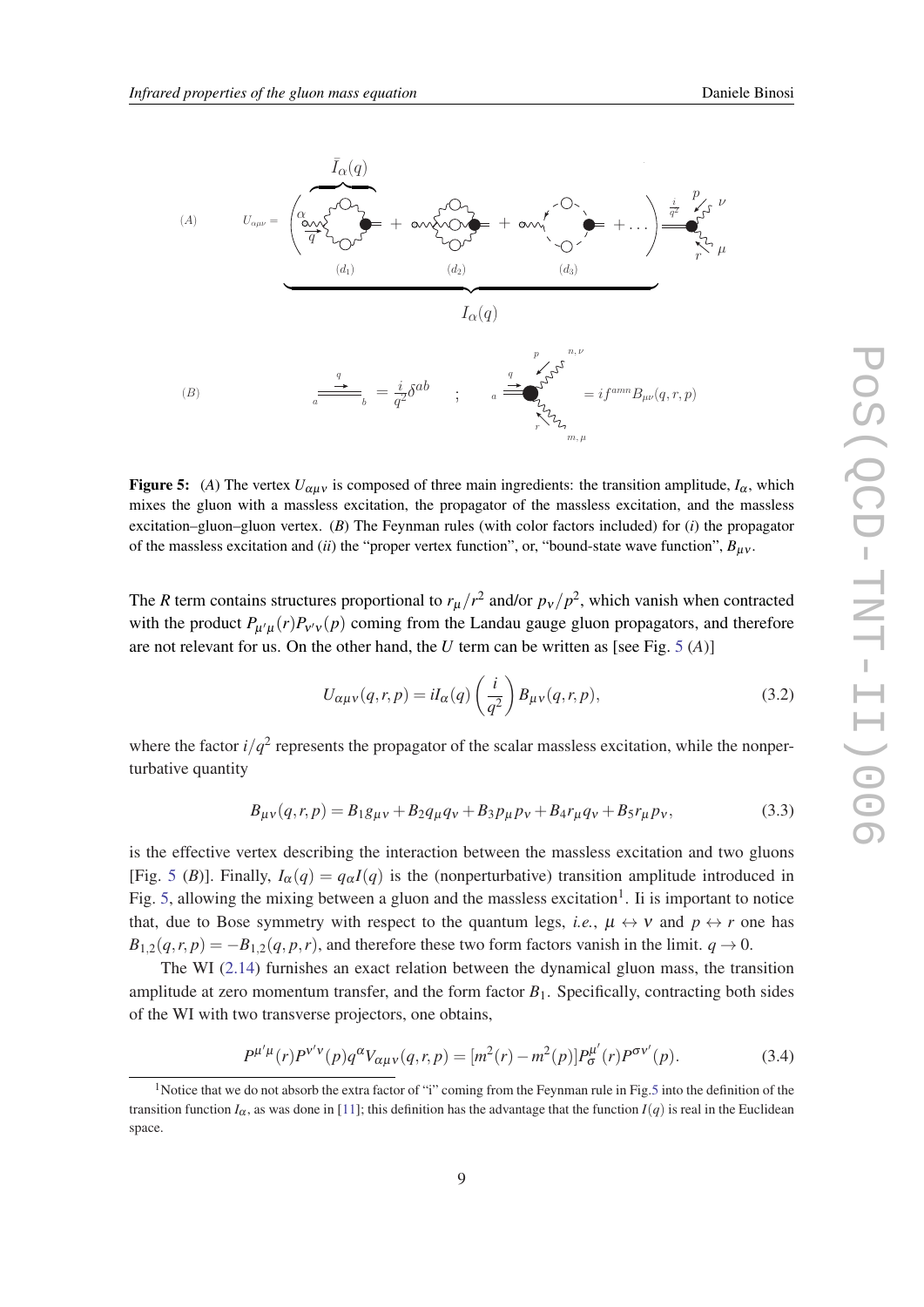<span id="page-9-0"></span>

Figure 6: The "squared" diagram.

On the other hand, contracting the full expansion of the vertex  $(3.2)$  $(3.2)$  by the same transverse projectors and next contracting the resulting expression with the momentum of the background leg, we get

$$
q^{\alpha}P^{\mu'\mu}(r)P^{\nu'\nu}(p)V_{\alpha\mu\nu}(q,r,p) = -I(q)[B_1g_{\mu\nu} + B_2q_{\mu}q_{\nu}]P^{\mu'\mu}(r)P^{\nu'\nu}(p), \qquad (3.5)
$$

Thus, equating both results, one arrives at the exact relations

$$
I(q)B_1(q,r,p) = m^2(p) - m^2(r); \qquad B_2(q,r,p) = 0.
$$
 (3.6)

Finally, carrying out the Taylor expansion around  $q = 0$  of both sides of the first relation in (3.6), and using the fact that the form factors  $B_{1,2}$  vanish in this limit, we arrive at (Minkowski space)

$$
[m^2(p)]' = -I(0)B'_1(p),\tag{3.7}
$$

where we have defined

$$
B'_1(p) = B'_1(0, -p, p) \equiv \lim_{q \to 0} \left\{ \frac{\partial B_1(q, -p-q, p)}{\partial (p+q)^2} \right\},\tag{3.8}
$$

and have implicitly assumed that  $I(0)$  is finite.

We will next approximate the transition amplitude  $I_\alpha(q)$ , connecting the gluon with the massless excitation, by considering only diagram (*d*1) in Fig. [5](#page-8-0), corresponding to the gluonic "one-loop dressed" approximation; we will denote the resulting expression by  $\bar{I}_{\alpha}(q)$ . In the Landau gauge, the amplitude  $\bar{I}_{\alpha}(q)$  reads

$$
\bar{I}_{\alpha}(q) = \frac{1}{2}iC_A \int_k \Delta(k)\Delta(k+q)\Gamma_{\alpha\beta\lambda}^{(0)} P^{\lambda\mu}(k)P^{\beta\nu}(k+q)B_{\mu\nu}(-q,-k,k+q),\tag{3.9}
$$

where the origin of the 1/2 factor is combinatoric, and  $\Gamma_{\alpha\beta\lambda}^{(0)}$  is the tree-level vertex of Eq. ([2.8](#page-3-0)).

At this point we are in the position to determine how the transition function is related to the dynamically generated gluon mass which originates from the inclusion of the vertex *V* in the corresponding gluon SDE. Indeed, at the level of approximation employed here we find that the contribution to the gluon self energy is

$$
A_1^{\mu\nu}(q)|_v = \frac{1}{2}g^2 C_A \int_k \Delta(q+k)\Delta(k)\Gamma_{\alpha\beta}^{(0)\mu} P^{\alpha\rho}(k)P^{\beta\sigma}(k+q)U_{\rho\sigma}^{\nu}
$$
  
\n
$$
= -g^2 \left[\frac{1}{2}C_A \int_k \Delta(q+k)\Delta(k)\Gamma_{\alpha\beta}^{(0)\mu} P^{\alpha\rho}(k)P^{\beta\sigma}(k+q)B_{\rho\sigma}\right] \left(\frac{i}{q^2}\right)\overline{I}_v(-q)
$$
  
\n
$$
= -i\frac{q^{\mu}q^{\nu}}{q^2}g^2\overline{I}^2(q),
$$
\n(3.10)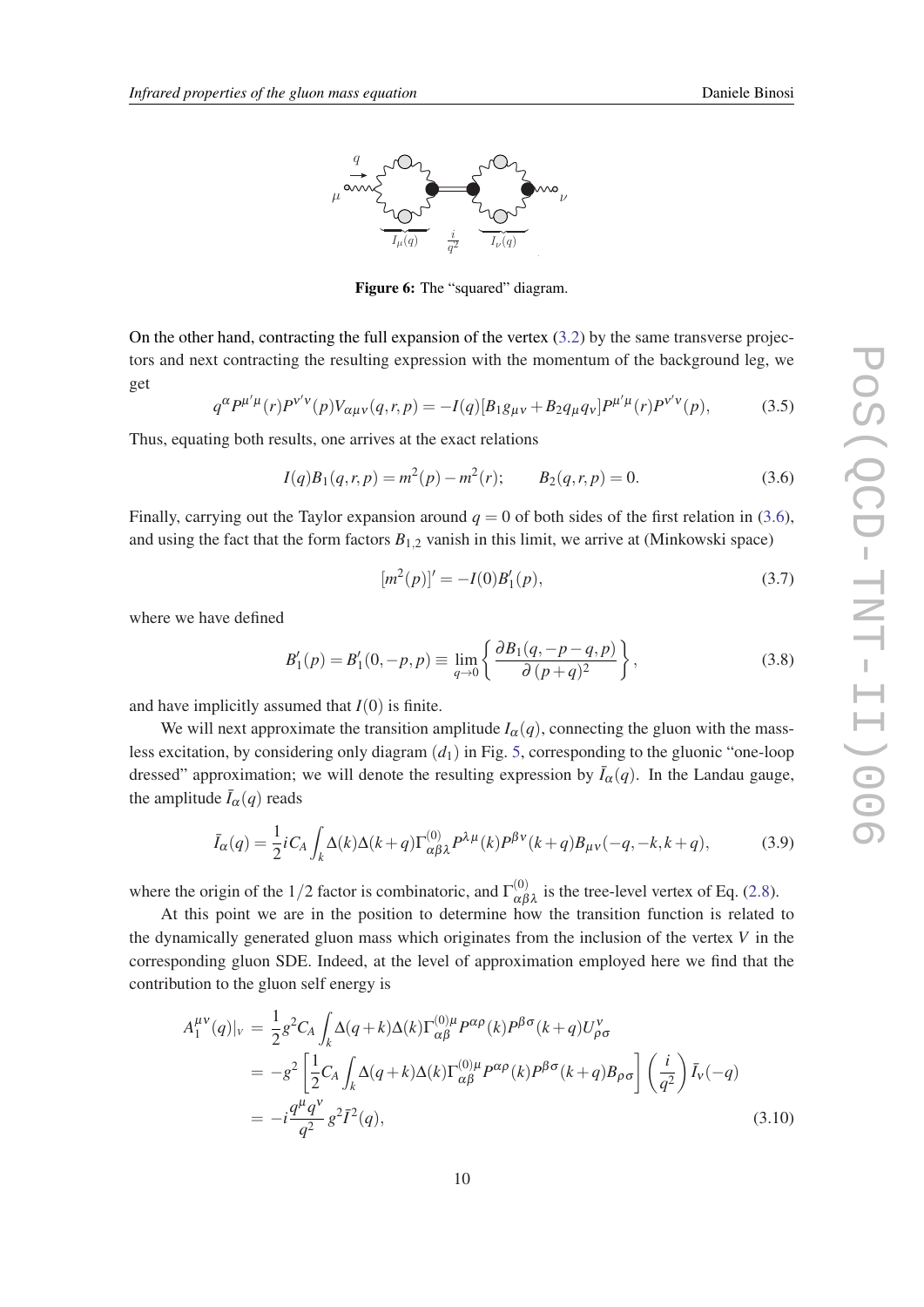where we have used Eq. [\(3.2\)](#page-8-0) (with  $I_v \to \bar{I}_v$ ), together with the property  $\bar{I}_v(-q) = -\bar{I}_v(q)$  as well as Eq. [\(3.9\)](#page-9-0). Notice that as anticipated this contribution is purely longitudinal.

Since the inclusion of V in  $A_3$  has the same effect previously found, namely to effectively remove one power of  $(1+G)$  in the denominator<sup>2</sup>, we obtain the positive-definite result

$$
m^2(0) = g^2 F(0) \bar{I}^2(0).
$$
\n(3.11)

Of course, for the PT-BFM framework to be self-consistent, the two infrared equations for the gluon mass ought to coincide. To see that this is indeed the case, consider again the original mass equation [\(2.22\)](#page-6-0), and let's insert the relation  $(3.7)$  $(3.7)$  $(3.7)$  – at the same level of approximation used in the derivation of (3.11), *i.e.*, with the replacement  $I(0) \rightarrow \overline{I}(0)$  – into the integral in the first line, to get

$$
m^{2}(0) = \frac{3}{2}g^{2}C_{A}F(0)\int_{k}k^{2}[m^{2}(k)]'\Delta^{2}(k)
$$
  
=  $g^{2}F(0)I(0)\left[-\frac{3}{2}g^{2}C_{A}\int_{k}k^{2}\Delta^{2}(k)B'_{1}(k)\right].$  (3.12)

On the other hand, a a bit of algebra reveals that, in Euclidean space, on has [[11\]](#page-11-0)

$$
\bar{I}(0) = \frac{3}{2}iC_A \int_k k^2 \Delta^2(k) B_1'(k), \qquad (3.13)
$$

so that we indeed (3.12) gives rise to the relation

$$
m^2(0) = g^2 F(0) \bar{I}^2(0), \tag{3.14}
$$

which is none other than Eq.  $(3.11)$ .

#### 4. Conclusions

In this work we have presented a highly non-trivial self-consistency check related to the integral equation describing the dynamics of the gluon mass in the deep infrared.

We started by showing how relation  $(2.22)$  $(2.22)$  can be derived only by assuming the existence of the special vertex *V*, without providing any information either on its own diagrammatic structure, nor on its composition in terms of other dynamical quantities, such as the bound-state wave function *B*. Next, we presented an alternative formulation, where all the intricate dynamical ingredients that trigger the Schwinger mechanism, subject to the constraints imposed by gauge invariance, were furnished. Both methods give rise to the same equation, proving that they represent nothing but different facets of the same underlying dynamics.

In the future it would be particularly important to generalize the consistency check described to the full momentum range, *i.e.*, extend it to the full dynamical equation governing the evolution of the mass  $m^2(q^2)$  and not only to the deep infrared limit  $m^2(0)$ . In addition, one should go beyond the one-loop approximation by including the missing two-loop dressed gluon diagrams in both the SDE as well as the bound-state analysis. Work along these directions is already in progress.

 ${}^{2}$ It is precisely the inclusion of this term that account for the difference of Eq. (3.11) with respect to the analogous equation (3.38) of [\[11](#page-11-0)].